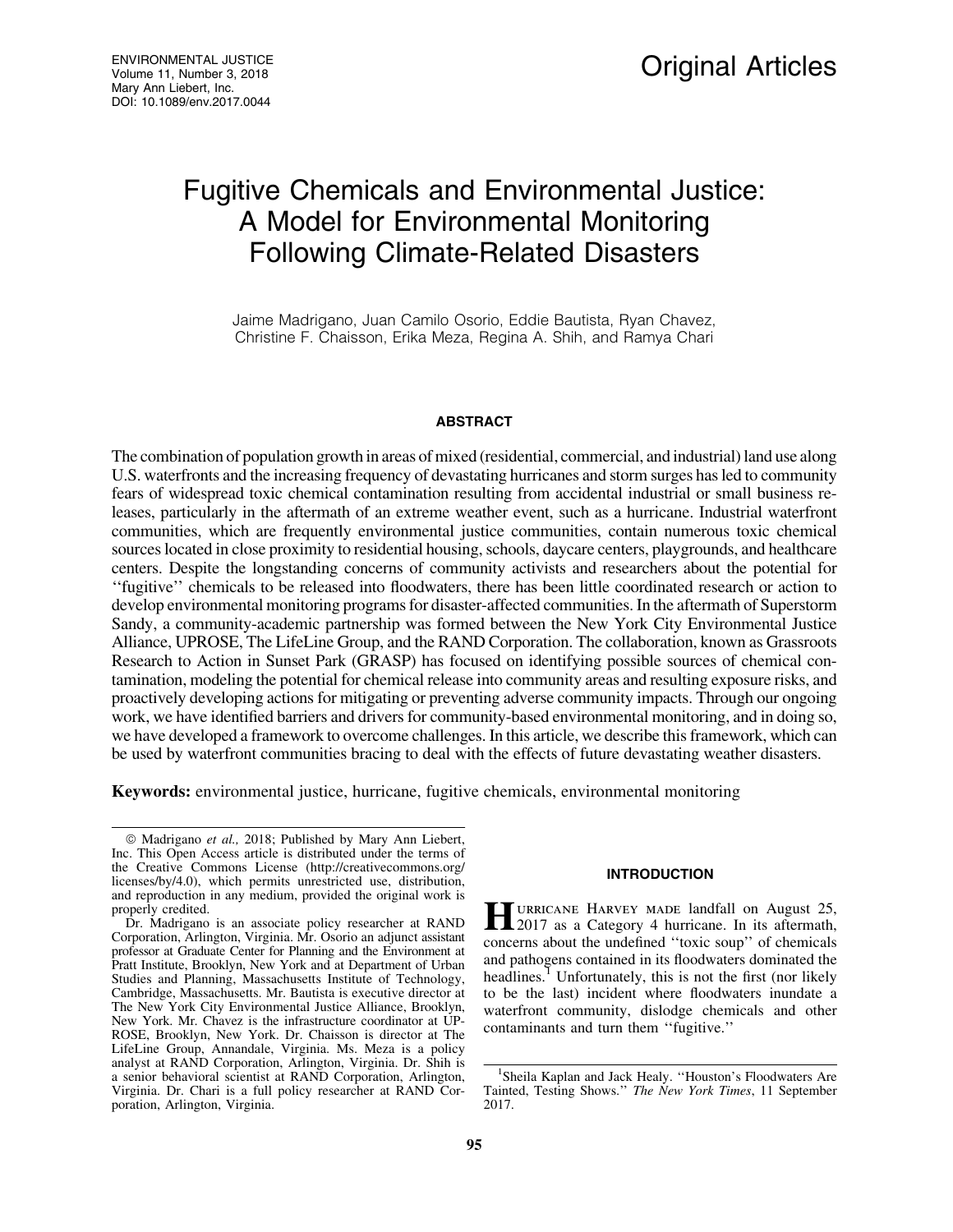As the amount of people living along the coast continues to increase across the nation, $<sup>2</sup>$  the release of fugitive che-</sup> micals may result in large public health impacts. While supportive of urban development in waterfront areas, $\delta$  the increase in mixed use communities can lead to concentrated areas of pollution-intensive activity taking place near public spaces and residential locations. Large industrial facilities are often subject to regulations or zoning performance standards that minimize public exposure to dangerous contaminants, but these may be inadequate. For example, in New York City (NYC), these standards, established in 1961, are out of date.<sup>4</sup> In addition, small industrial businesses oftentimes lack the resources necessary to implement safe chemical storage and disposal practices. Furthermore, many of the protections that are in place are likely to fail during a devastating hurricane because, in many cases, waterfront development has not accounted for climate change projections. As we have seen again and again, with Katrina, Sandy, Harvey, Maria, and numerous other extreme weather events, floodwater inundation can cause chemicals to become fugitive, resulting in uncharted chemical exposure with unknown short-term or durable consequences to human health.

The threats posed by fugitive chemicals are not distributed equally across waterfront areas. A documented history of links between land use and zoning and disproportionate environmental burdens has demonstrated that low-income or communities of color are adjacent to or mixed into areas that have manufacturing and industrial uses.<sup>5</sup> This is no different in waterfront communities, where  $\sim$  12% of the population in the U.S. coastal floodplain lives in poverty.<sup>6</sup> Disproportionate exposure to toxic chemicals by low-income communities and communities of color occurs in many waterfront communities across the country, including Houston and New York.<sup>7,8,9</sup>

Eddie Bautista, *et al.* ''New York City Environmental Justice Alliance Waterfront Justice Project." *Local Environment* 20 (2015).

P. Rutledge, *et al. Addressing Community Concerns: How Environmental Justice Relates to Land Use and Planning and Zoning*. (Washington, DC: National Academy of Public Administration, 2003).

<sup>6</sup>See footnote 2.

<sup>7</sup>Kerry Ard. "Trends in Exposure to Industrial Air Toxins for Different Racial and Socioeconomic Groups: A Spatial and Temporal Examination of Environmental Inequality in the US from 1995 to 2004." *Social Science Research* 53 (2015).

<sup>3</sup>Center for Science and Democracy at the Union of Concerned Scientists and Texas Environmental Justice Advocacy Services. ''Double Jeopardy in Houston: Acute and Chronic Chemical Exposures Pose Disproportionate Risks for Marginalized Communities.'' (2016). Available at: https://www.ucsusa .org/sites/default/files/attach/2016/10/ucs-double-jeopardy-in-

houston-full-report-2016.pdf, Last accessed December 8, 2017. <sup>9</sup> Julie Sze. *Noxious New York: The Racial Politics of Urban Health and Environmental Justice* (MIT Press, 2006).

As documented in the aftermath of Hurricane Katrina, community activists and researchers have been concerned about the potential for fugitive chemicals to be released into floodwaters for some time.<sup>10,11,12</sup> In NYC, small community organizations are leading efforts to publicize and communicate the dangers of fugitive chemicals and spearheading campaigns to create policy change.

In 2010, the New York City Environmental Justice Alliance (NYC-EJA) launched the Waterfront Justice Project. As part of this initiative, NYC-EJA documented that six of NYC's seven Significant Maritime Industrial Areas (SMIAs, zones designed to encourage clustering of heavy industry and infrastructure) are environmental justice communities *and* are in storm surge zones. Through the Waterfront Justice Project, NYC-EJA has conducted research and advocacy to draw political attention to the issues of community vulnerability, and disaster risk reduction, including fugitive chemical releases.<sup>13</sup> This work has resulted in some notable impacts, including ensuring that NYC's Waterfront Revitalization Program considers climate change impacts and mandate vulnerability assessments for new industrial businesses.

In addition, community members in Sunset Park, Brooklyn, NY, the largest SMIA, came together after Superstorm Sandy and were determined to build resilience ahead of the next storm event. Under the leadership of community group, UPROSE, the Climate Justice Center was formed, which is building the capacity of Sunset Park's indigenous leaders and local businesses to respond to future severe weather events.

The work of local grassroots organizations such as NYC-EJA and UPROSE are critical to building the capacity of environmental justice communities to effect change and reduce the threat of fugitive chemicals after a storm event. However, a major barrier to action on this front is the lack of fugitive chemical measurement. In the wake of Superstorm Sandy, residents of Sunset Park feared widespread toxic contamination; yet, no communityfocused environmental monitoring was ever conducted to address their concerns. While investigations by the Department of Environmental Protection did not indicate the presence of spilled chemicals on facility sites, this may have been because the high volume of water had already washed them away.<sup>14</sup> It is also possible that soil, structures, and debris had adsorbed the chemicals.

Community concern over hazardous chemical releases from industrial sites was documented in the Sandy

(2010). 13Bautista, Eddie, *et al.* ''New York City Environmental Justice Alliance Waterfront Justice Project.'' *Local Environment* 20.6 (2015): 664–682.<br><sup>14</sup>Michael Bloomberg. "A Stronger, More Resilient New

York.'' *City of New York, PlaNYC Report* (2013).

<sup>2</sup> K. Crossett, *et al.*''National Coastal Population Report, Population Trends from 1970 to 2020,'' *National Oceanic and Atmospheric Administration, Department of Commerce, developed in partnership with the US Census Bureau.* <http:// coast. noaa. gov/ features/ populationreport. pdf>. (Last accessed on December 17, 2017).

<sup>&</sup>lt;sup>3</sup>National Oceanic and Atmospheric Administration. U.S. Environmental Protection Agency, the International City/County Management Association, and Rhode Island Sea Grant. ''Coastal & Waterfront Smart Growth'' Available at https://coastalsmart growth.noaa.gov/report.html, Last accessed December 1, 2017. <sup>4</sup>

<sup>10</sup>John Manuel. ''In Katrina's Wake.'' *Environmental Health Perspectives* 114 (2006).<br><sup>11</sup>Danny D. Reible, *et al. Toxic and Contaminant Concerns* 

*Generated by Hurricane Katrina*. (American Society of Civil Engineers, 2006). 12Nicholas Santella, Laura J. Steinberg, and Hatice Sengul.

<sup>&#</sup>x27;'Petroleum and Hazardous Material Releases from Industrial Facilities Associated with Hurricane Katrina.'' *Risk Analysis* 30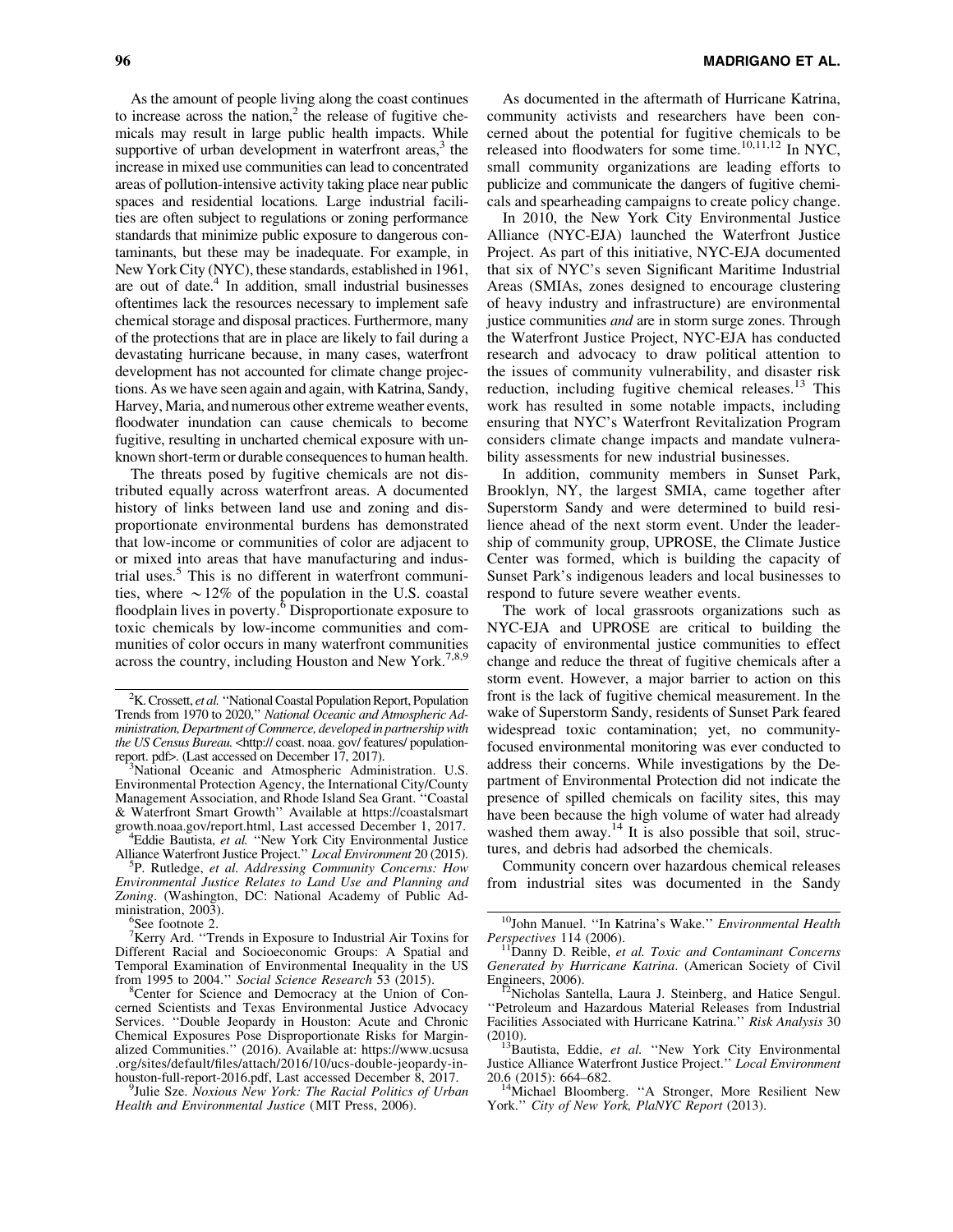Regional Assembly's Recovery Agenda, a report issued by an association of over 40 grassroots organizations after the storm, which called for the mitigation of industrial waterfront threats and the identification of risks to public health associated with potential exposures to hazardous substances and toxic chemicals.<sup>1</sup> Furthermore, concerns about the lack of and need for community-focused environmental monitoring were documented by UPROSE, NYC-EJA, and others in a National Environmental Justice Advisory Council (NEJAC) report to  $EPA^{16}$  and by the NYC Panel on Climate Change.<sup>17</sup> Without measurement, there is no way to document the magnitude and scope of the problem and to understand where resources and interventions are most needed. Thus, community fears remain unaddressed and can be channeled into long-term worry about unknown exposures over time.<sup>18</sup> Disaster environmental monitoring would benefit communities greatly by increasing community members' knowledge on the risks they are exposed to and ways to protect themselves as well as providing evidence to support advocacy for policy action.

In the aftermath of Superstorm Sandy, the Grassroots Research to Action in Sunset Park (GRASP) partnership was formed (https://www.rand.org/jie/infrastructureresilience-environment/projects/grasp.html). The GRASP collaboration consists of two community-based organizations (CBOs)—NYC-EJA and UPROSE—and two research organizations—The LifeLine Group and the RAND Corporation. GRASP follows the principles for effective community-based participatory action research (CBPAR). A focus of the GRASP collaboration has been to identify possible sources of chemical contamination in Sunset Park, model the potential for chemical release into community areas and resulting exposure risks, and proactively develop actions for mitigating or preventing adverse community impacts. Through this work, we have faced many obstacles, including a lack of quality data available for both hazard and exposure characterization.

This dearth of information is a barrier to addressing concerns and taking protective action. Even when groups can mobilize quickly to conduct environmental monitoring, community residents may still lack information and an understanding of the problem. For example, in Houston, a team from Baylor Medical College and Rice University, working with the Houston health department and funded by the New York Times, conducted environmental monitoring, but reports indicate that residents remained concerned about the lack of information available to them and the uncertainty of their health risks.<sup>19</sup> For these reasons, we believe that it is imperative for waterfront communities to develop a communitybased environmental monitoring program in advance of severe weather events. Through our ongoing work in Sunset Park, we have identified barriers and drivers for community-based environmental monitoring and, in doing so, have developed a framework to overcome challenges. In this article, we describe this framework, which can be used by other waterfront communities bracing to deal with the effects of future devastating weather disasters.

### **DISCUSSION**

Our framework for community-based environmental monitoring consists of six steps. We describe each of these steps in further detail below, why they are important, examples of our implementation in Sunset Park, Brooklyn, applicability to recent disasters, and recommendations for waterfront communities across the United States. Who will spearhead an environmental monitoring effort will vary for each community. In our case, our community-based collaboration has been leading this charge, but in other cases, this may naturally fall to other leaders. Nonetheless, we believe it is worthwhile for all communities to form a broad-based collaboration to ensure stakeholder support for the monitoring program, and therefore, we consider this as the first step in the framework.

### Step 1: form a community-based collaboration

Environmental justice places community agency at the center of its theory of change.<sup>20,21</sup> Therefore, solutions to environmental justice problems must apply a community-based approach. CBPAR can be a useful lens for thinking about environmental monitoring for disasters because projects are meant to produce results that help communities decide how to act on the problems they are facing.<sup>22</sup> The formation of a collaborative between a diverse group of actors—including community leaders, members, scientists, policymakers, and so on—is a foundational step for CBPAR work. A central premise is

<sup>&</sup>lt;sup>15</sup>Sandy Regional Assembly recovery agenda; Recovery from the ground up, strategies for community-based resiliency in New York and New Jersey. (2013). doi: https://doi.org/doi:10.7282/

T3C24TN5.<br><sup>16</sup>Community Resiliency in Environmental Justice Industrial Waterfront Communities Work Group for the National Environmental Justice Advisory Council. ''Proposed Recommendations for Promoting Community Resilience in Environmental Justice Industrial Waterfront Areas.'' (2015). Available at https://www .epa.gov/sites/production/files/2016–08/documents/community resilienceinejindustrialwaterfrontcommunities.pdf Last accessed<br>on December 8, 2017.

Patrick L. Kinney, *et al.* "New York City Panel on Climate Change 2015 Reportchapter 5: Public Health Impacts and Resiliency." Annals of the New York Academy of Sciences 1336 siliency.'' *Annals of the New York Academy of Sciences* 1336

<sup>&</sup>lt;sup>18</sup>Duane A. Gill and J. Steven Picou. "Technological Disaster and Chronic Community Stress.'' *Society & Natural Resources* 11 (1998).

<sup>&</sup>lt;sup>19</sup>See footnote 1.<br><sup>20</sup>Robert D. Bullard and Glenn S. Johnson. "Environmentalism and Public Policy: Environmental Justice: Grassroots Activism and Its Impact on Public Policy Decision Making." Journal of Social Issues 56 (2000).

Christopher Bacon, *et al.* "Introduction to Empowered Partnerships: Community-Based Participatory Action Research for Environmental Justice.'' *Environmental Justice* 6 (2013). 22Ibid.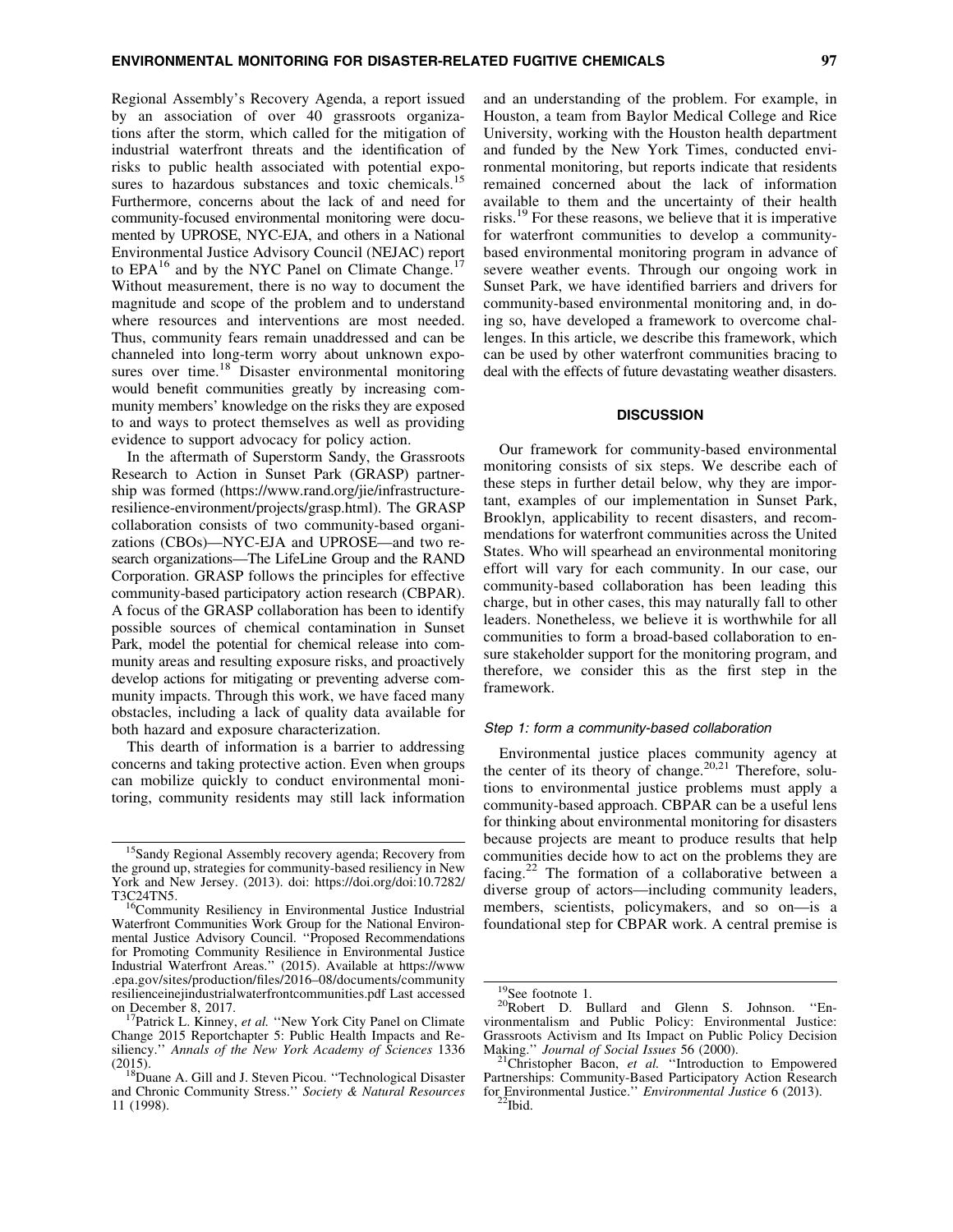that scientists and community partners work together in *all* phases of the research.<sup>23,2</sup>

Such partnerships require trust and mutual accountability and, therefore, can take time and consistent effort and communication to build and sustain. However, we maintain that this continued effort is crucial for disaster preparedness planning, where community involvement is a key factor in developing sustainable and effective strategies. The more a community can contribute and be involved in the decision-making process with respect to their needs and what they consider feasible practices, the better informed they will be and the more inclined they will be to follow procedures that they helped develop. In some communities, local emergency planning committees (LEPCs) may have plans in place to partially or fully address community concerns. This was not the case in Sunset Park, where such efforts have been led by grassroots CBOs. However, wherever feasible, LEPCs should be approached by the community-based collaborative to synergize efforts and identify specific gaps that can be filled by the community-based effort to avoid redundancy. Throughout our work, our collaborative has engaged with a community stakeholder group (CSG). The CSG, composed of NYC and Sunset Park business and community leaders, provides guidance and oversight as well as thoughtful feedback on how to disseminate our findings in a way that creates awareness and empowerment, but does not cause unnecessary stress or alarm. The goal of this collaboration is to lessen the fear around toxic chemicals that has existed during previous disasters,  $25,26,27$  and instead, empower the community to take action on environmental monitoring.

#### Step 2: identify shared goals for monitoring

An important piece of the process is to ensure that any monitoring data collected will be useful for a multitude of objectives identified by stakeholders. Ultimate use of the data will directly inform the type of data needed and how it is collected; therefore, objectives for monitoring should be identified early in the process. In our work in Sunset Park, we identified several potential uses of environmental monitoring data. While communities may have different objectives than those listed here, we use them as examples to demonstrate how they can inform monitoring design considerations.

A priority concern among our collaborative was to ensure that effective protection strategies for response and recovery workers and community volunteers could be used in future events. Therefore, one goal of monitoring is to identify the physical properties (e.g., volatility and permeability) of contaminants to facilitate appropriate recommendations for personal protective equipment (PPE). Environmental monitoring from one event can be used to inform protection strategies for future events (assuming no changes to major sources of contamination), or real-time monitoring can be used to inform decision-making on PPE in the field while response and recovery operations are taking place (e.g., alerting recovery workers or volunteers to avoid specific areas or enter only with adequate protective coverage).

A second priority for our community collaborative is to use monitoring data to provide evidence for future action (e.g., site cleanup and policymaking). For this objective, data will need to adhere to a basic set of quality control criteria, which can be established by consulting with scientific experts or regulatory agencies. Another possible objective for environmental monitoring, as demonstrated during Hurricane Harvey, is to alert residents to take precautions when returning to their homes. Each of these objectives may have different requirements for data quality control and turnaround time. Early identification of objectives will allow monitoring procedures for multiple objectives to be developed along parallel tracks, if necessary.

#### Step 3: establish an implementation protocol

To implement environmental monitoring in a timely manner when a disaster strikes, procedures must be set up in advance. As part of this planning process, it is important to establish partnerships and obtain buy-in from major stakeholders, including government agencies, academic partners, private companies, and community organizations. Each of these organizations could be critical to the approval, funding, or ''boots on the ground'' aspect of the monitoring program. This may include the participation and training of citizen scientists, which can increase transparency and credibility of the results from the community perspective.

In addition, establishing baseline conditions, through the performance of predisaster monitoring, is a way to ensure that monitoring results can be interpreted appropriately and accepted as technically valid and scientifically relevant. The implementation protocol can include procedures for performing baseline and postdisaster monitoring, including when to perform it, prioritizing chemical contaminants, and selecting sampling locations. These substantive recommendations for the implementation protocol are further described in steps 4 and 5.

#### Step 4: prioritize chemicals of concern

Knowing what contaminants to test for can be one of the biggest challenges a community faces in the chaotic aftermath of a disaster, since a wide variety of chemicals can be present in a mixed-use community and very little information about these hazardous substances may be

<sup>&</sup>lt;sup>23</sup>Peggy M. Shepard. "Advancing Environmental Justice through Community-Based Participatory Research.'' *Environ-*

<sup>&</sup>lt;sup>24</sup>Liam R. O'Fallon and Allen Dearry. "Community-Based Participatory Research as a Tool to Advance Environmental Health Sciences,'' *Environmental Health Perspectives* 110, no.

<sup>&</sup>lt;sup>25</sup>See footnote 1.<br><sup>26</sup>Reible D.D., Haas C.N., Pardue J.H., Walsh W.J. (2006) Toxic and Contaminant Concerns Generated by Hurricane Ka-<br>tring. The Bridge Vol 36 No.1 pp. 5–13.

Lynne Peeples. "Hurricane Sandy: Toxic Pollution, Low-Income Families in Direct Path of Storm Surges.'' <https:// www.huffingtonpost.com/2012/11/06/hurricane-sandy-pollutionlow-income-families-storm-surge\_n\_2080241.html>. Last accessed December 8, 2017.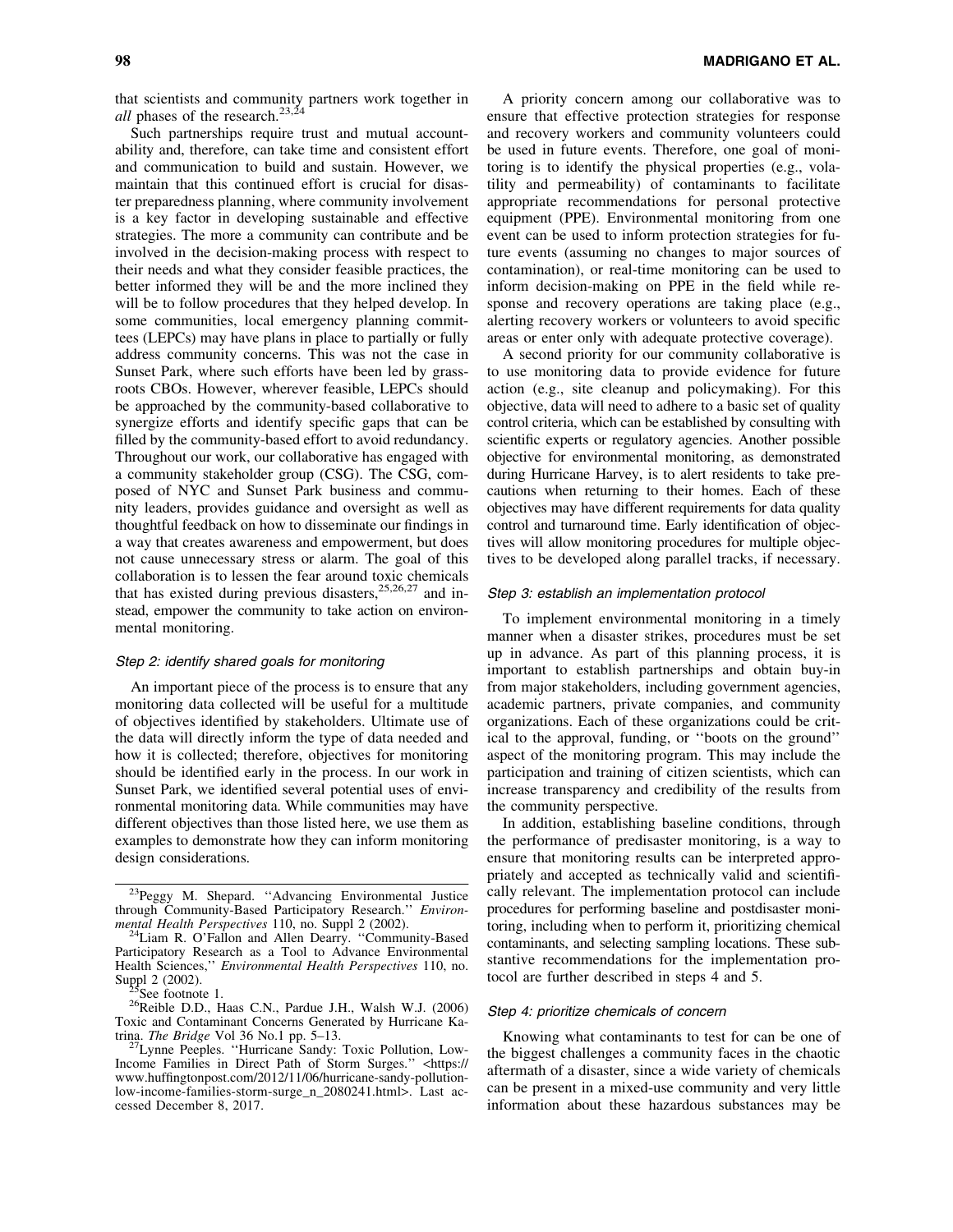| Reference source                                                  | Description                                                                                            |
|-------------------------------------------------------------------|--------------------------------------------------------------------------------------------------------|
| Chemical source points                                            |                                                                                                        |
| Clean Air Act                                                     | Location of major dischargers of air pollutants (stationary sources)                                   |
| <b>CERCLA</b>                                                     | Superfund and brownfields sites                                                                        |
| Clean Water Act                                                   | Major point sources of water pollution                                                                 |
| <b>EPCRA</b>                                                      | Facilities reporting to the TRI and CRTK laws/programs                                                 |
| <b>SSTS</b> Pesticides Program                                    | Pesticide producing facilities                                                                         |
| Resource Conservation and Recovery Act                            | Hazardous waste treatment, storage, and disposal, and hazardous<br>substance large quantity generators |
| City/County Planning Departments                                  | Datasets depicting the location, land use, and zoning information by<br>tax block                      |
| Onsite chemicals and characteristics                              |                                                                                                        |
| EPA TRI Form R                                                    | Form R reports the maximum amount stored onsite annually for<br>locations required to report to EPA    |
| EPCRA Tier II Emergency and Hazardous<br>Chemical Inventory Forms | Community right-to-know inventory forms provided by businesses<br>upon request                         |
| State Departments of Environmental Protec-<br>tion                | Records for waste transfer, wastewater discharge, and environ-<br>mental remediation sites             |

Table 1. Example Reference Sources for Chemical Hazard Assessment

CERCLA, Comprehensive Environmental Response, Compensation, and Liability Act; CRTK, Community Right-to-Know; EPCRA, Emergency Planning and Community Right-to-Know Act; EPA, Environmental Protection Agency; SSTS, Section Seven Tracking System; TRI, Toxics Release Inventory.

available. We recommend prioritizing chemicals of concern according to three considerations: (1) quantity of chemical likely to be present in community, (2) potential for chemical to become fugitive during a severe storm or flood, and (3) the toxicity of a fugitive chemical under ''realistic'' poststorm exposure scenarios. This prioritization scheme requires knowing which chemicals are present in large quantities in the community, and this can be facilitated through the development of a community chemical inventory.<sup>2</sup>

Details of the community chemical inventory we created for Sunset Park, Brooklyn will be described in a forthcoming publication; however, an overview of this procedure is described in this article. In brief, using publicly available data (see Table 1, e.g., of documentation that may be used), large and small chemical source points can be identified in the community and then chemical characteristics extracted (e.g., amount of chemical stored, type of container stored in, and hazardous properties) into a central database. After identifying and prioritizing chemicals likely to be in the community in large quantities, criteria for elimination from consideration for measurement can be developed. For example, available information may indicate that some chemicals have a low probability of release (e.g., stored in tanks), making these chemicals less of an immediate public concern postdisaster. Communities also need to consider chemicals that may exist on industrial sites that are no longer active. As we saw in Hurricane Harvey, 13 of the 41 Superfund sites in Texas were flooded.<sup>29</sup> Furthermore, other types of sources, such as those found in small chemically intense businesses (e.g., dry cleaners) or household chemicals, may be a priority for certain communities, depending on the distribution of businesses and residential locations.

Finally, communities can prioritize chemicals that would be toxic under ''realistic'' exposure scenarios. For example, in our work focusing on recovery workers and volunteers, we excluded elemental metals that would not be adsorbed and chemicals that were not associated with adverse health effects that could be evoked with shortterm exposures during response operations. Depending on the goals of monitoring (immediate response, longterm recovery), communities may wish to additionally consider chemicals with health effects under long-term exposure scenarios.

#### Step 5: designate locations for monitoring

The number of environmental monitoring locations may be limited due to cost constraints. In our work, we identified potential monitoring areas through estimation of possible environmental levels of fugitive chemicals. To carry out the analyses, we made a series of simplified calculations to estimate possible dispersion of fugitive chemicals from a source point and resulting chemical concentrations in an area. In the absence of measured concentrations and publicly available tools for sophisticated chemical dispersion modeling in urban floodwaters, our objective was to perform exposure assessments to predict possible fugitive chemical exposures for selected populations.

Using modeling techniques to estimate environmental concentrations of fugitive chemicals is beneficial in that poststorm monitoring can be focused (not exclusively) on neighborhood spots where high concentrations are expected and concentrations of one or more chemicals

<sup>&</sup>lt;sup>28</sup>See footnote 13.<br><sup>29</sup>Environmental Protection Agency Office of the Administrator. ''Status of Superfund Sites in Areas Affected by Harvey.'' *News Release*, 2 September 2017, <https://www.epa.gov/ newsreleases/status-superfund-sites-areas-affected-harvey>. Last accessed December 8, 2017.